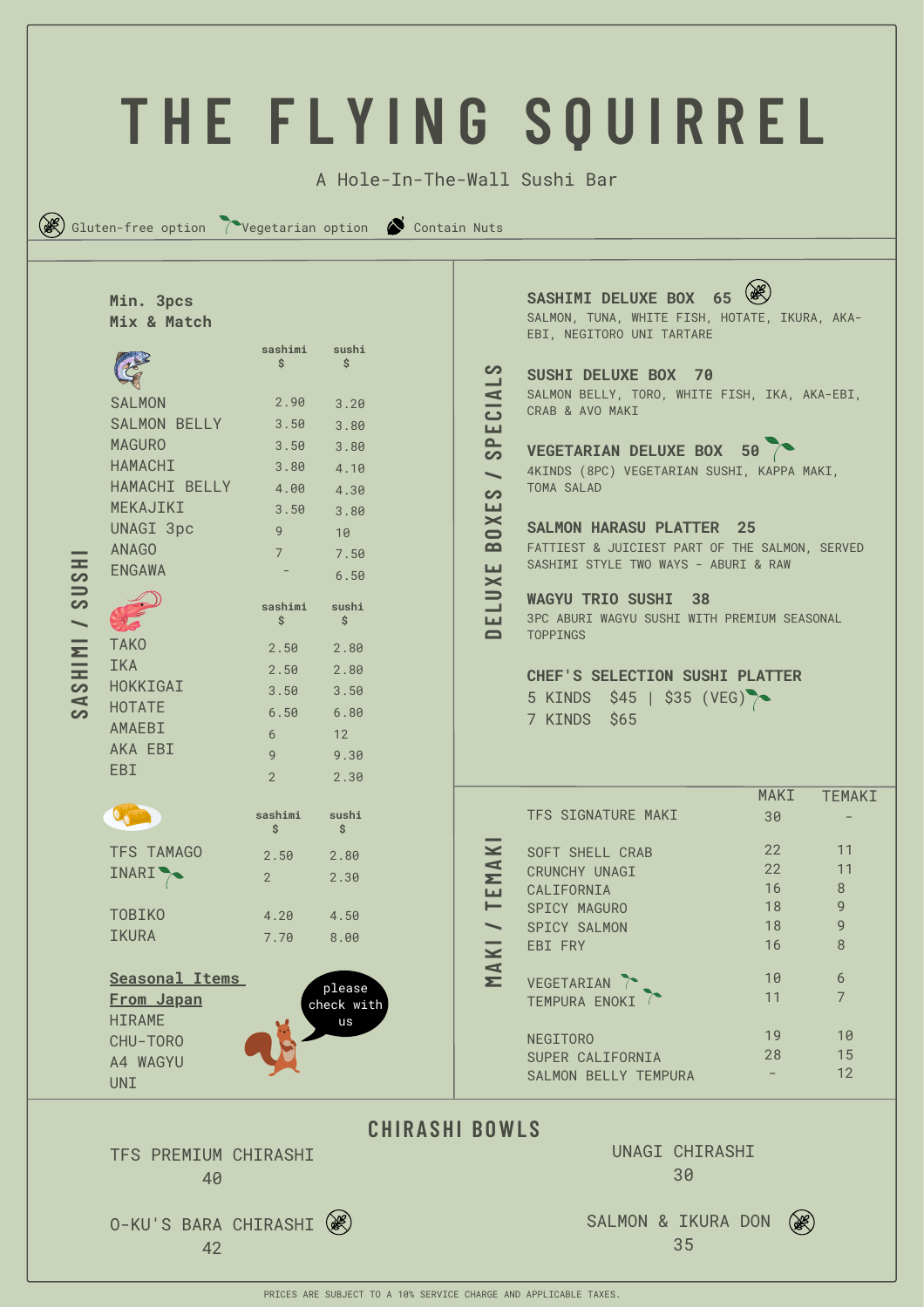| THE FLYING SOUIRREL<br>A Hole-In-The-Wall Sushi Bar |                                                                                      |                                                                                           |                                                            |    |  |  |  |  |
|-----------------------------------------------------|--------------------------------------------------------------------------------------|-------------------------------------------------------------------------------------------|------------------------------------------------------------|----|--|--|--|--|
|                                                     | $\mathscr{B}$ Gluten-free option $\Gamma$ Vegetarian option $\ \bullet$ Contain Nuts |                                                                                           |                                                            |    |  |  |  |  |
|                                                     | <b>JAPANESE TACOS</b><br><b>SEAWEED SHELL</b><br><b>WANTON SHELL</b>                 |                                                                                           |                                                            |    |  |  |  |  |
|                                                     | TUNA & AVOCADO 16<br>CRAB 16<br><b>EX TO VEGETARIAN 12</b>                           |                                                                                           | <b>TAKO 12</b><br>WASABI CHICKEN 14                        |    |  |  |  |  |
|                                                     |                                                                                      |                                                                                           | SOFT SHELL CRAB TEMPURA                                    | 19 |  |  |  |  |
| SALADS                                              | MIXED SEAFOOD (                                                                      |                                                                                           | TEMPURA SHISHITO PEPPERS ?                                 | 15 |  |  |  |  |
|                                                     | 22<br>ASSORTED DICED SASHIMI, SALMON                                                 |                                                                                           | TRUFFLED EBI FRY (5PCS)                                    | 15 |  |  |  |  |
|                                                     | SASHIMI, GARDEN SALAD & GOMA DRESSING                                                |                                                                                           | TAKO WASABI                                                | 9  |  |  |  |  |
|                                                     | CRAB & AVOCADO<br>19                                                                 |                                                                                           | KAKI FRY (3PCS)                                            | 9  |  |  |  |  |
|                                                     | KANIKAMABOKO, AVOCADO, LOTUS ROOT                                                    |                                                                                           | CHICKEN KARAAGE (6PCS)                                     | 12 |  |  |  |  |
|                                                     | CHIPS, WAFU DRESSING                                                                 | $-$ BITES                                                                                 | CHICKEN GYOZA (5PCS)                                       | 9  |  |  |  |  |
|                                                     | WASABI CHICKEN TARTARE<br>17                                                         | SMALL                                                                                     | PAN-FRIED TRUFFLE GYOZA (6PCS)                             | 15 |  |  |  |  |
|                                                     | CHICKEN WASABI TARTARE, ROCKET LEAVES<br>MIX SALAD, ROASTED ALMONDS, EDAMAME         |                                                                                           | PUMPKIN KOROKKE (3PCS)                                     | 9  |  |  |  |  |
|                                                     | BEANS, BURNT ORANGE, WAFU DRESSING ON<br>THE SIDE                                    |                                                                                           | CORN TEMPURA (                                             | 12 |  |  |  |  |
|                                                     |                                                                                      |                                                                                           | TATAMI IWASHI                                              | 9  |  |  |  |  |
|                                                     | ORGANIC TOMA (SE)<br>14                                                              |                                                                                           | <b>FUGU MIRIN</b>                                          | 15 |  |  |  |  |
|                                                     | ORGANIC TOMATO, ONION, SEAWEED,<br>CUCUMBER & ICE PLANT / SEASONAL HERB              |                                                                                           | MINI CHASOBA                                               | 6  |  |  |  |  |
|                                                     | WITH WASABI CITRUS DRESSING ON THE<br><b>SIDE</b>                                    |                                                                                           | SMOKED ORGANIC ONSEN EGG WITH IKURA<br>(ADD UNI \$15)      | 10 |  |  |  |  |
|                                                     | SMOKED DUCK & LYCHEE                                                                 |                                                                                           | UNI SHOOTER                                                | 20 |  |  |  |  |
|                                                     | 16<br>CHARRED SMOKED DUCK, ASPARAGUS, ROCKET                                         | တ<br>$\blacktriangleleft$<br>௨<br>$\blacktriangleleft$<br>⊢<br>z<br>1210<br>$\Rightarrow$ | WAGYU SCOTCH EGG                                           | 18 |  |  |  |  |
|                                                     | LEAVES, CUCUMBER, POMEGRANATE SEEDS,<br>LYCHEE & MINT                                |                                                                                           | CRAB & AVO BRUSCHETTA                                      | 19 |  |  |  |  |
|                                                     |                                                                                      |                                                                                           | SPICY SALMON BRUSCHETTA                                    | 18 |  |  |  |  |
| <b>SOUP</b>                                         |                                                                                      |                                                                                           | TUNA OR SALMON & AVO TARTARE<br>(SERVED WITH RAW EGG YOLK) | 15 |  |  |  |  |
|                                                     | HAMAGURI CLAMS 12                                                                    |                                                                                           | TRUFFLE HAMACHI CARPACCIO                                  | 26 |  |  |  |  |
|                                                     | FISH 8                                                                               |                                                                                           | TFS ABURI SALMON CARPACCIO                                 | 25 |  |  |  |  |
| <b>MISO</b>                                         | VEGETARIAN 5                                                                         | ᄔ                                                                                         | WAGYU, UNI & FOIE GRAS                                     | 60 |  |  |  |  |
|                                                     |                                                                                      |                                                                                           | NEGITORO UNI (1 SPOON)                                     | 15 |  |  |  |  |